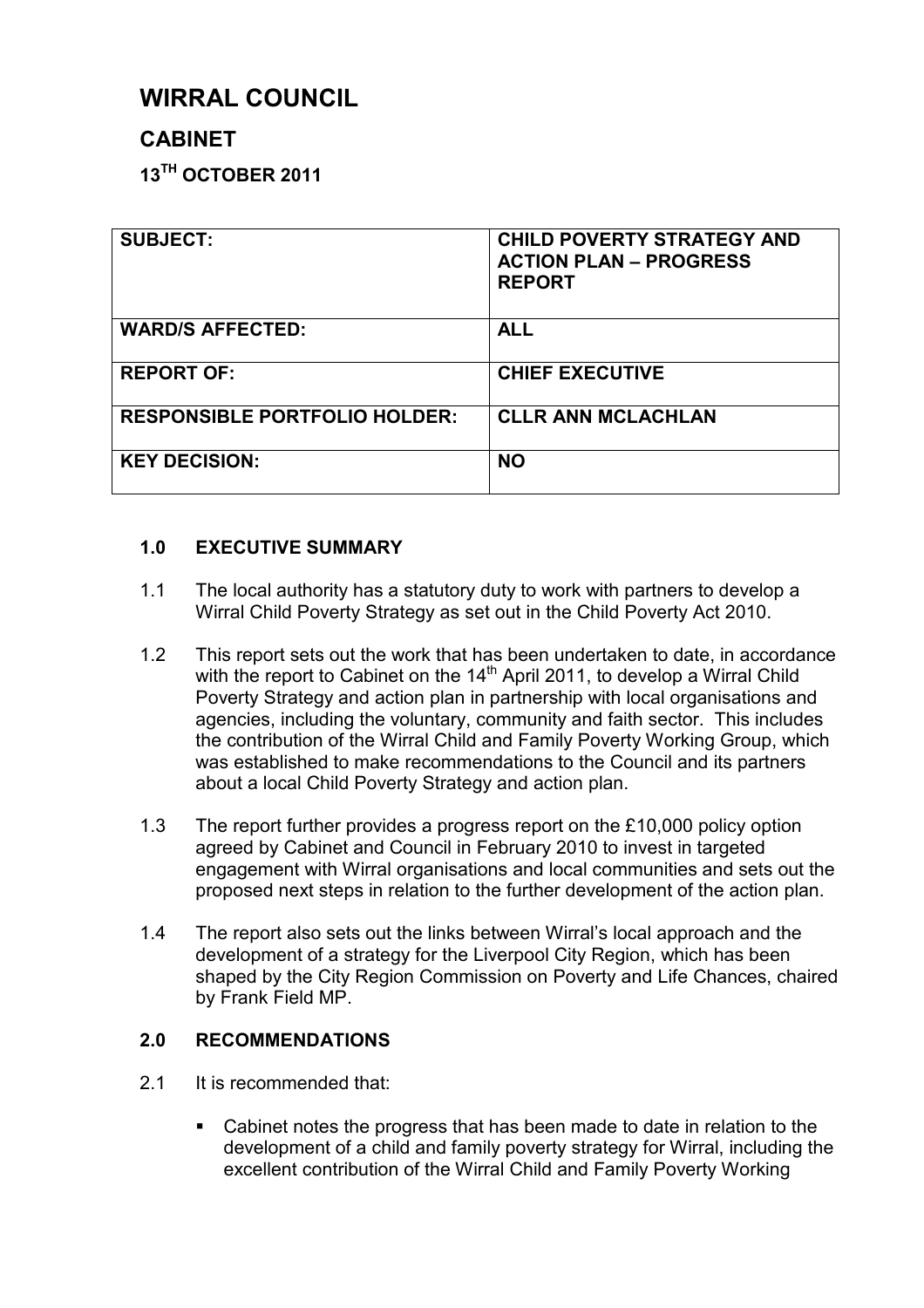Group, and approves the draft strategy and initial action plan at **Appendix 1**;

- Cabinet authorises the Chief Executive to undertake further consultation on the draft strategy and prepare a final version for approval and adoption by the Council and partners;
- Cabinet authorises the Chief Executive (and any other officer nominated by him) to undertake any other steps and action incidental and conducive to finalising the strategy and progressing the action plan, including working with relevant partners and stakeholders as considered necessary and appropriate;
- § Cabinet agrees that the Wirral Child and Family Poverty Working Group should continue to meet to oversee the further development of the strategy.

# **3.0 REASON FOR RECOMMENDATIONS**

3.1 The local authority has a statutory duty to develop a local strategy in partnership with others to tackle child poverty in line with the Child Poverty Act 2010. This report requests Cabinet to agree a series of recommendations in respect of the progress that has been made and further planned work, in order to discharge that duty.

# **4.0 BACKGROUND AND KEY ISSUES**

- 4.1 The Child Poverty Bill 2010 received Royal Assent and became an Act of Parliament prior to the General Election. The Act established national targets for the reduction of child poverty and placed duties on local authorities and other local delivery partners to work together to tackle child poverty.
- 4.2 The Rt Hon Frank Field MP was asked by the coalition government to lead a National Review of Poverty and Life Chances to study the extent of poverty in the UK and making recommendations to help less affluent families. The report of this review was published in December 2010, followed by a national strategy 'A New Approach to Child Poverty: Tackling the Causes of Disadvantage and Transforming Families' Lives'. The national policy context is set out in more detail in **Appendix 1** to this report.
- 4.3 The Liverpool City Region Child Poverty and Life Chances Commission, which has also been led by the Rt Hon Frank Field MP, has overseen the development of a City Region strategy and action plan. This is being considered through City Region governance arrangements during October.
- 4.4 As set out in the Cabinet report of the 14th April 2011, it was evident at the outset of developing a Wirral response to the Child Poverty Act that this should recognise the expertise and experience across the public and voluntary, community and faith sectors in the borough and harness this within the context of current financial challenges. In light of this, the local authority established a local advisory group to review the evidence and make recommendations to the Council and its partners about local action to tackle child poverty. Representation on this group (the Wirral Child and Family Poverty Working Group) is drawn from the voluntary, community and faith,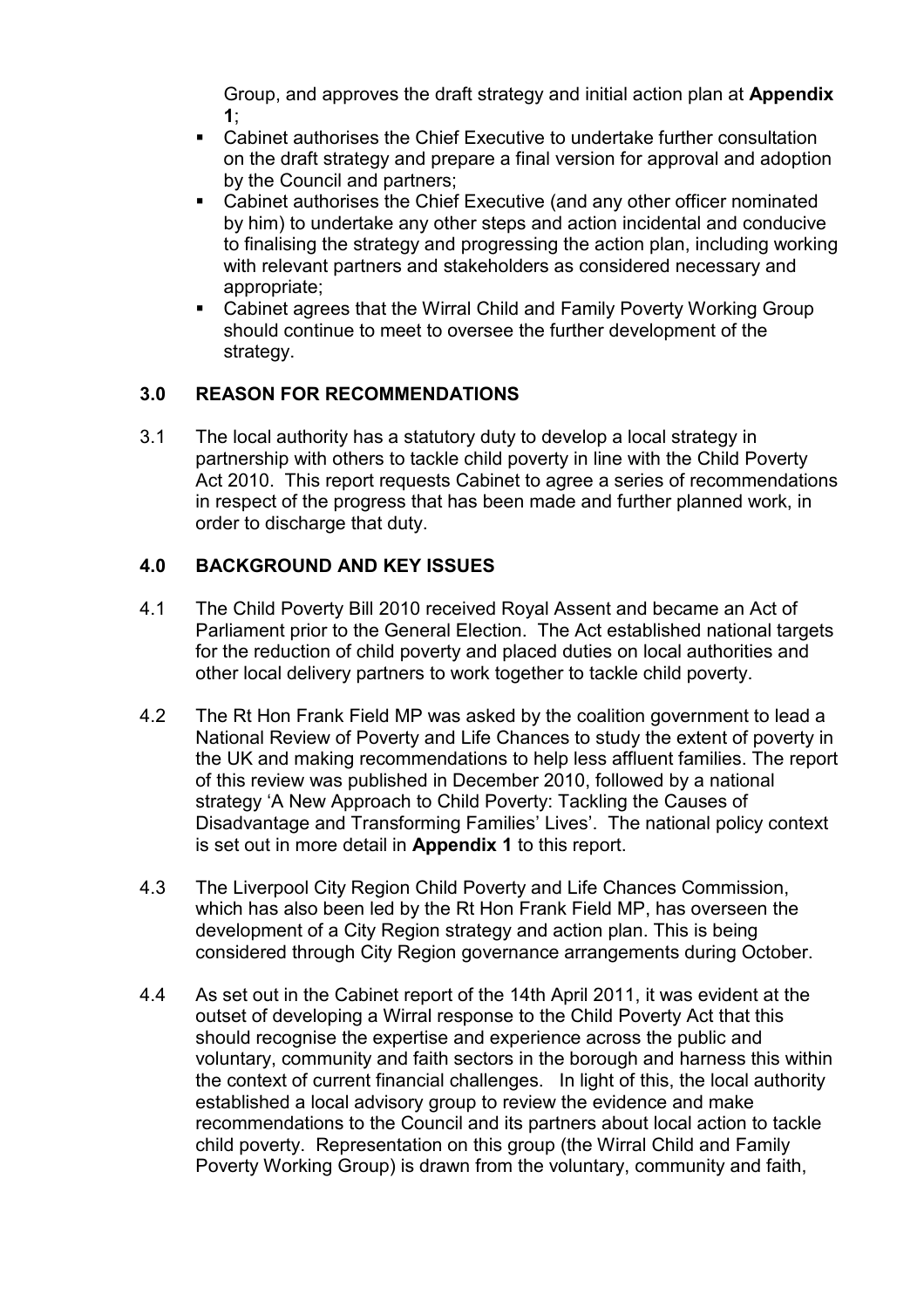housing, health, and education, employment and skills sectors. It is chaired by a representative from the voluntary, community and faith sector. It has Elected Member representatives from all parties. The current membership of the Working Group is detailed in **Appendix 2** to this report.

- 4.5 The discussions of the Working Group have informed the development of the draft 'Roots and Wings' strategy which is set out at **Appendix 1**. Central to these discussions have been the need for all partners to work with each other to add value to existing provision and the need to utilise the positive assets of local communities in raising the aspirations of children and families. This is reflected in the 'Roots and Wings' title which places a positive focus on aspiration and achievement.
- 4.6 The Working Group took a lead role in developing a consultation event for local stakeholders, which took place in June 2011 at the Floral Pavilion and was aimed at gathering knowledge and ideas. This event was attended by approximately 100 providers and practitioners from a range of organisations working with children and families in Wirral.
- 4.7 The outcomes of the consultation event described in 4.6 have informed the initial action plan (included in **Appendix 1**) alongside the draft strategy. It is proposed that further work is undertaken to develop this action plan as outlined in paragraphs 4.8 and 4.9 below and that a more detailed action plan, including resource implications, is presented to a future meeting of Cabinet alongside a final draft of the strategy. This report will also include:
	- § Proposed performance management and governance arrangements for delivering the strategy and action plan, Proposed performance management and governance arrangements for delivering the strategy and action plan, setting out clearly accountability for the action plan and how it will be delivered and monitored through local partnerships;
	- Details about how the delivery of the strategy and action plan will link to other strategies and plans including the Council's Corporate Plan, the Sustainable Community Strategy, the Children and Young People's Plan and local Neighbourhood Plans;
	- An Equality Impact Assessment.
- 4.8 It is therefore proposed that the draft strategy and initial action plan (at **Appendix 1**) provides a framework for further discussions with partners through a series of dedicated planning meetings which will be scheduled during November. It is also intended that further engagement with partners on the strategy and action plan is undertaken through key partnership forums including the Local Strategic Partnership's Executive Board and Children's Trust Board. An element of this work, as highlighted in the initial action plan, will be to ensure that Wirral is responding appropriately to the priorities identified in the Liverpool City Region strategy; it is proposed that City Region colleagues are invited to planning meetings as appropriate in order to facilitate this.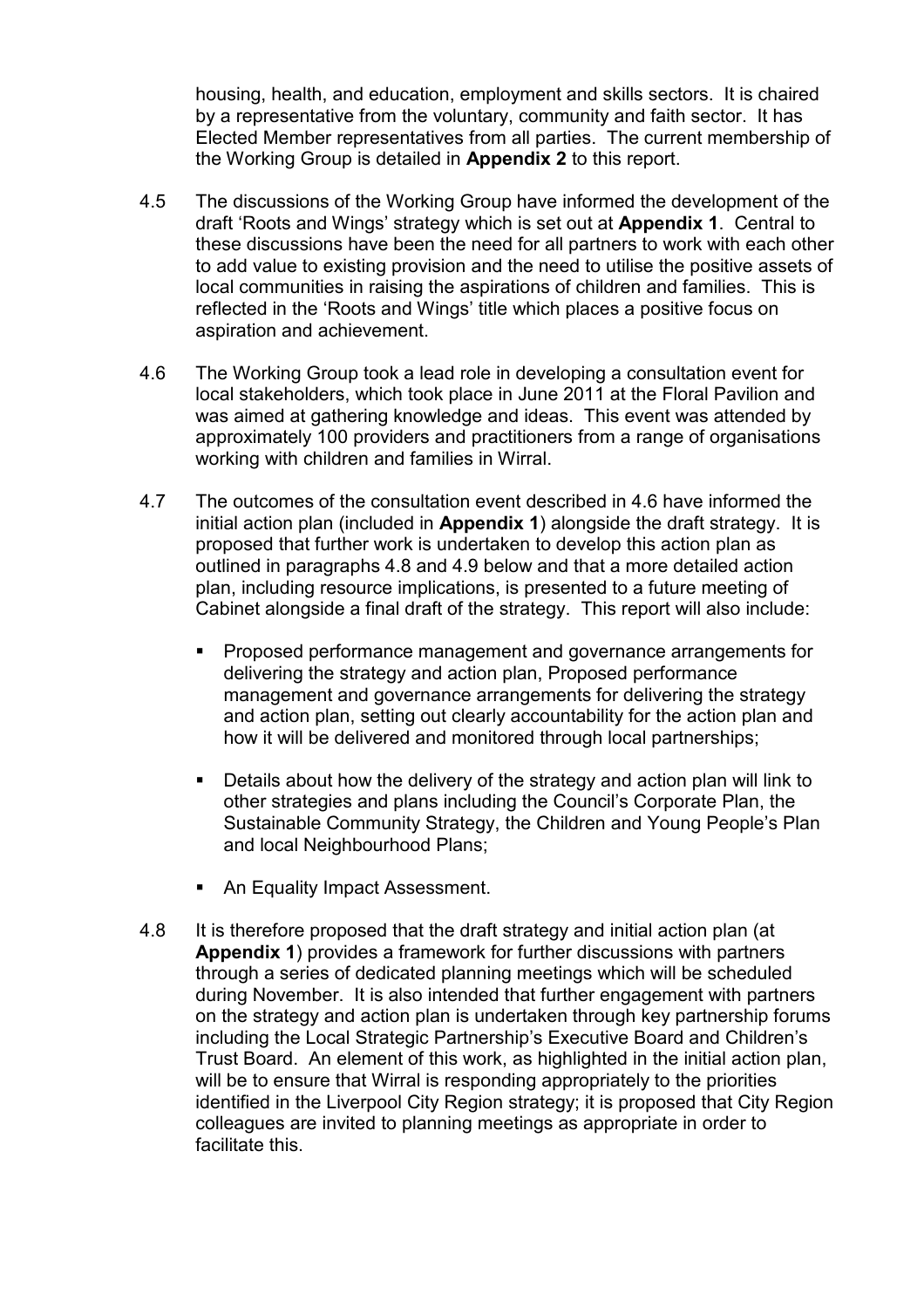- 4.9 The final action plan will also be informed by the following activities:
	- The Council's budget for 2011-12 includes £10,000 to support targeted engagement in respect of developing the strategy. This is being used to evaluate the impact of existing local initiatives and programmes on families in poverty with a particular focus on identifying what interventions have been most successful in supporting parents into sustainable employment.
	- The current consultation to develop Neighbourhood Plans for Wirral's Area Forum areas (set out in a report to Cabinet of the  $23<sup>rd</sup>$  June 2011) includes questions which will supplement evidence about child poverty issues. The information will help us to better understand the services and characteristics local neighbourhoods should have in terms of successfully supporting family life and addressing issues of poverty within communities.

# **5.0 RELEVANT RISKS**

5.1 The development of a risk register for the child poverty and action plan will be included as part of performance management and governance arrangements. Failure to develop and implement a child poverty strategy and action plan will expose the Council to risk of challenge for failing to discharge a statutory duty.

#### **6.0 OTHER OPTIONS CONSIDERED**

6.1 This report sets out the approach being undertaken to identify options for action by the Council and its partners in relation to eliminating child poverty in **Wirral** 

#### **7.0 CONSULTATION**

- 7.1 The approach set out in this report has been developed to incorporate a targeted approach to consultation and engagement with local partners, families and communities about child poverty issues.
- 7.2 To ensure that interested parties and stakeholders continue to be engaged, information relating to the meetings and discussions of the Wirral Child and Family Poverty Working Group is published on the Council's website, alongside the findings of the consultation event held in June 2011.

#### **8.0 IMPLICATIONS FOR VOLUNTARY, COMMUNITY AND FAITH GROUPS**

8.1 The role of the voluntary, community and faith sector in tackling the complex problems faced by children and families living in poverty and in identifying those at risk is recognised through appropriate representation on the Wirral Child and Family Poverty Working Group. In addition, the group is being chaired by a representative from the voluntary, community and faith sector. The sector will be a key partner developing and deliverng Wirral's strategy and action plan.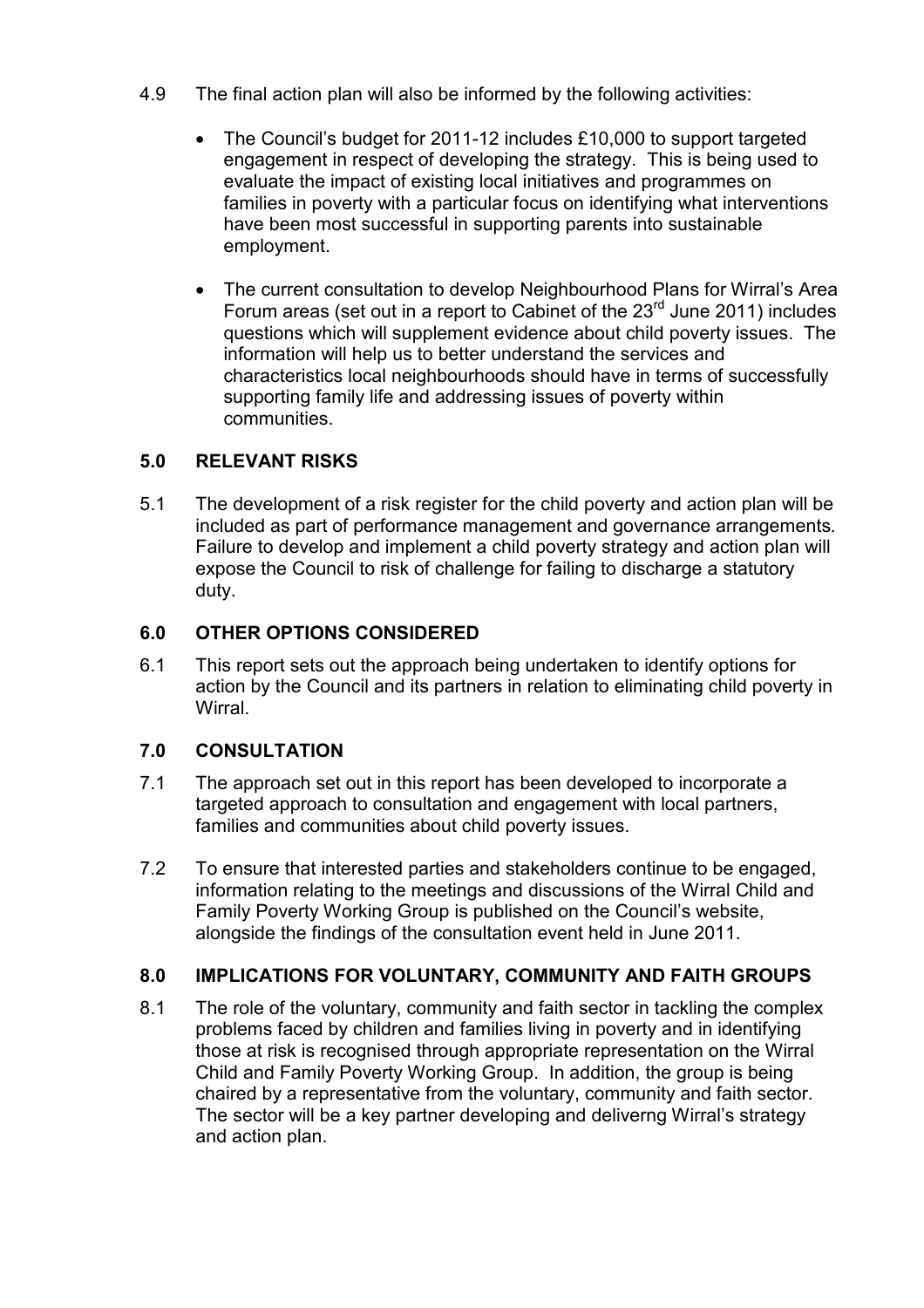# **9.0 RESOURCE IMPLICATIONS: FINANCIAL; IT; STAFFING; AND ASSETS**

- 9.1 The activities described in this report are being progressed using existing staff resources from a number of departments. Resource implications of Wirral's Child Poverty Strategy and action plan will be considered as appropriate by the Council and partners as proposed in 4.7.
- 9.2 The costs of developing the final strategy and action plan will be met from within existing resources.

#### **10.0 LEGAL IMPLICATIONS**

10.1 The local authority has statutory duties in relation to the Child Poverty Act 2010, which will be progressed through the delivery of the activities set out in this report.

#### **11.0 EQUALITIES IMPLICATIONS**

11.1 The Child Poverty Strategy will have a clear focus on supporting those who are disadvantaged, including the delivery of specific services and through ensuring that all of Wirral's diverse communities are equally able to access services. The final strategy and action plan will have a full equalities impact assessment attached, the initial stage of which will inform consultation and engagement activities relating to the draft strategy.

#### **12.0 CARBON REDUCTION IMPLICATIONS**

12.1 This report has no specific carbon reduction implications.

# **13.0 PLANNING AND COMMUNITY SAFETY IMPLICATIONS**

13.1 This report has no specific planning and community safety implications.

#### **REPORT AUTHOR: Jane Morgan**

Corporate Policy Manager Telephone: (0151) 691 8140 Email: janemorgan@wirral.gov.uk

#### **APPENDICES**

Appendix 1 – Draft Child Poverty Strategy and Initial Action Plan Appendix 2 – Wirral Child and Family Poverty Working Group Membership

#### **REFERENCE MATERIAL**

'A New Approach to Child Poverty: Tackling the Causes of Disadvantage and Transforming Families' Lives; Government's Child Poverty Strategy (Department of Work and Pensions and Department of Education, April 2011)

'Opening Doors, Breaking Barriers: A Strategy for Social Mobility (ODPM, April 2011)